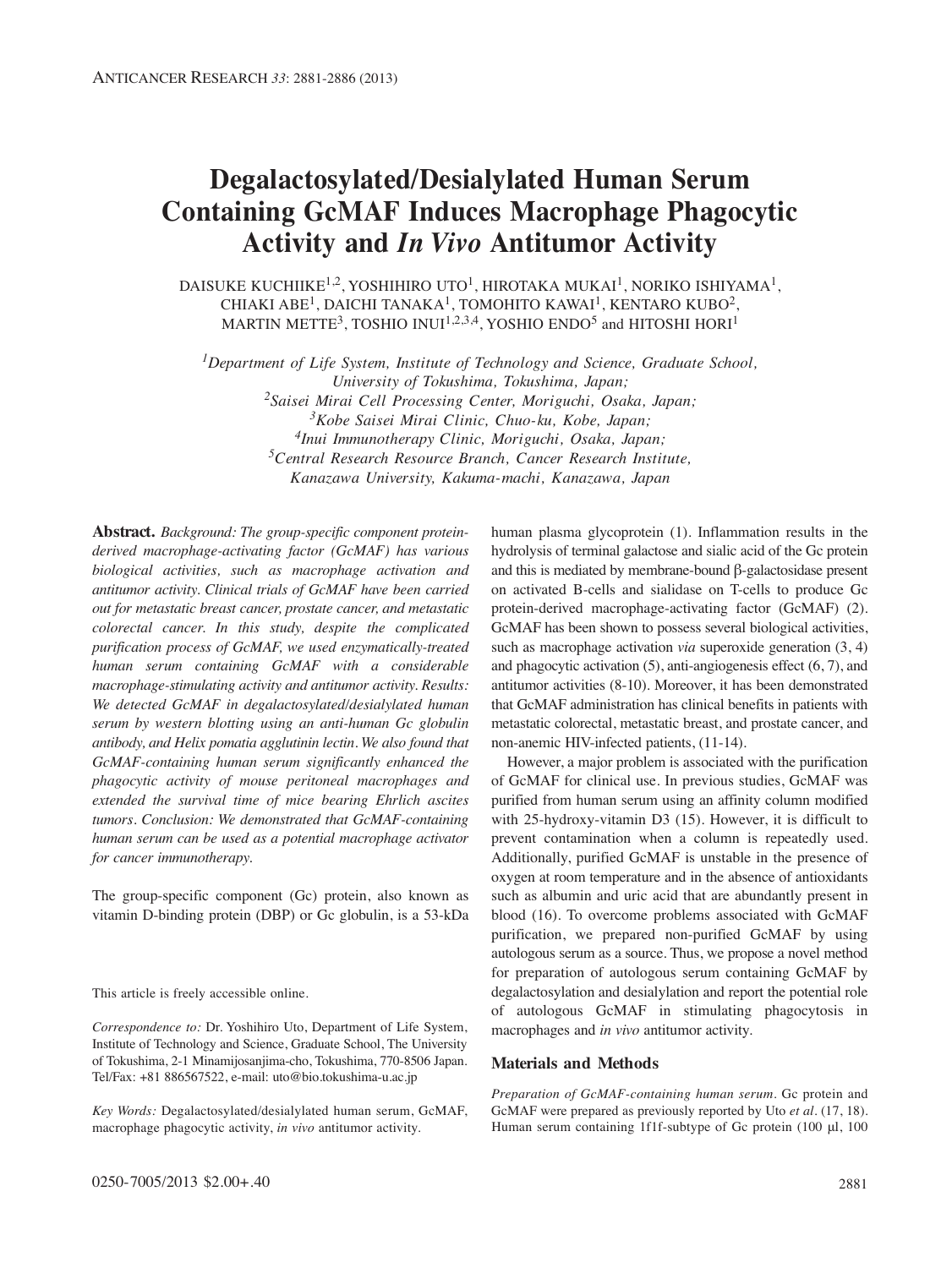

Figure 1. *Analysis of group-specific component protein-derived macrophage-activating factor (GcMAF) generated by the enzymatic treatment of human serum. A: Western blots probed with anti-human Gc globulin and Helix pomatia agglutinin (HPA) lectin. B: Quantification of the signal intensity of the detected protein bands was performed using JustTLC image analysis software.*

μg/μl) was obtained from human volunteers and each serum sample was incubated with 65 mU of β-D-galactosidase (from *Escherichia coli*; Wako, Osaka, Japan) and neuraminidase (sialidase, from *Clostridium perfringens*; Sigma-Aldrich Japan Co. Ltd., Tokyo, Japan) in 100 mM sodium phosphate buffer (pH 7.0) at 37˚C for 3 h. The reaction mixture was heated at 60˚C for 10 min and the solution was concentrated using a microcon concentration unit (10,000 MWCO; Nihon Millipore Co. Ltd., Tokyo, Japan). The protein concentrations were determined using a BCA protein assay kit (Pierce Chemical Co., Rockford, IL, USA).

*Western blotting of GcMAF-containing human serum*. The GcMAFcontaining human serum was subjected to sodium dodecylpolyacrylamide gel electrophoresis (SDS-PAGE) under reducing conditions and subsequently electroblotted onto a nitrocellulose membrane. Non-specific binding was blocked by overnight incubation in Tris-buffered saline (pH 7.4) containing 0.1% Tween 20 and 1% bovine serum albumin (BSA) at 4˚C. The membranes were then probed with anti-human Gc globulin (DakoCytomation Co. Ltd., Kyoto, Japan) and with biotin-conjugated *Helix pomatia* agglutinin (HPA) lectin (Sigma-Aldrich, St. Louis, MO, USA) specific for GcMAF with *N*-acetylgalactosamine (GalNAc) moiety. After membrane washing, the blots were incubated with horseradish peroxidase (HRP)-labeled anti-rabbit IgG (GE Healthcare Life Sciences, Uppsala, Sweden) as a secondary antibody. The blots were developed using an ECL western blotting detection system (GE Healthcare Life Sciences, Uppsala, Sweden) and visualization and quantification of the western blot bands was carried out with a LumiCube chemiluminescence analyzer and JustTLC image analysis software (Liponics, Tokyo, Japan).

*Isolation and culture of mouse peritoneal macrophages*. Mouse peritoneal adherent cells containing macrophages were collected from 8-week-old female ICR mice (Japan SLC, Hamamatsu, Japan), as previously reported by Uto *et al.* (17, 18) and cultured in 24-well plates at a density of 5×105 cells/well in serum-free RPMI-1640 (Life Technologies, Carlsbad, CA, USA) for 1 h. The cultured cells were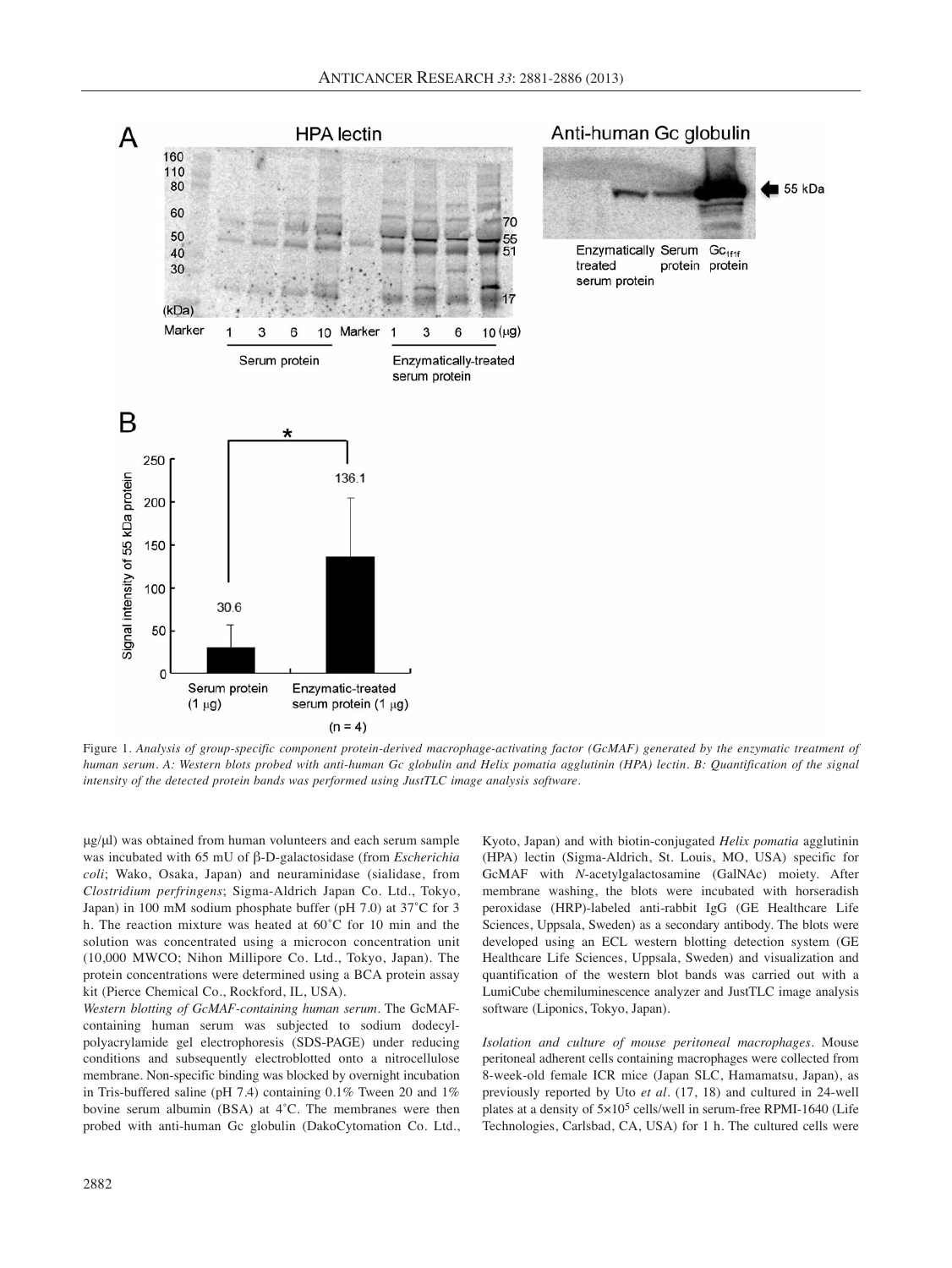then washed three times with serum-free RPMI-1640 to separate adherent macrophages from non-adherent cells such as T- and B-cells. The cultured macrophages were treated with different concentrations of serum proteins for 15 h and used for phagocytosis assay as described below.

*Phagocytosis assay.* Mouse peritoneal macrophages were layered onto coverslips in a 24-well plate. After 3 h of human serum treatment, the cultures were assayed for phagocytic activity. Sheep red blood cells (SRBCs; Nippon Bio-Supp. Center, Tokyo, Japan) were opsonized by rabbit hemolytic serum (anti-sheep red blood cells; Cosmo Bio Co., Tokyo, Japan). Opsonized SRBCs (0.5%) in serum-free RPMI-1640 were overlaid onto each macrophage-coated coverslip and cultured for 1.5 h. The non-internalized erythrocytes were lysed by immersing the coverslip into a hypotonic solution [1/5-diluted phosphate-buffered saline (PBS)]. The macrophages were fixed with methanol, air-dried, and stained with Giemsa stain. The number of phagocytosed erythrocytes per cell was determined microscopically; 250 macrophages were counted for each data point. The data were expressed in terms of the phagocytosis index (PI), which was defined as the percentage of macrophages with ingested erythrocytes multiplied by the mean number of erythrocytes ingested per macrophage.

*Animals.* ICR female mice weighing 20-25 g were housed in polycarbonate cages under standard laboratory conditions (24±1˚C, 12 h light/dark cycle) with food and water *ad libitum*. All procedures used for animal experimentation were approved by the Animal Research Committee of the University of Tokushima (TokuDobutsu12025). Ehrlich ascites carcinoma (EAC) cells were obtained from the Cancer Research Institute of Kanazawa University and were maintained in the peritoneal cavity of mice by injecting 0.1 ml of ascitic fluid every seven days. Ascitic tumor cell counts were carried out in a Neubauer hemocytometer using the trypan blue dye exclusion method. Tumor cell suspensions were prepared in PBS.

*In vivo antitumor activity assay.* Ten-week-old female ICR mice were inoculated with  $1 \times 10^7$  EAC cells (0.2 ml/mouse) intraperitoneally  $(i.p.)$ . The day of tumor implantation was assigned as day '0'. On day 1, the animals were randomized and divided into five groups (n=5) and administered *i.p.* with PBS, GcMAF (40 ng/kg/d), or GcMAFcontaining human serum (172, 517, and 1,552 μg protein/kg/d) for seven days. The animals with ascitic tumor were weighed every day. Kaplan-Meier survival curves were analyzed by the log-rank test.

*Statistical analysis.* Data are expressed as the mean and standard deviation. The statistical significance of the differences between the results of the independent experiments was analyzed using Student's ttest. A *p-*value of <0.05 was considered statistically significant.

## **Results**

*Preparation and characterization of GcMAF-containing human serum.* We obtained 8.8 mg of serum protein from 100 μl of healthy human serum by degalactosylation/ desialylation and concentration using a microcon centrifugal filter. Figure 1A shows the western blot of the degalactosylated/ desialylated human serum. Four bands (70 kDa, 55 kDa, 51 kDa and 17 kDa) were detected on the blot membranes by using an HPA lectin, which recognizes the GalNAc moiety.



Enzymatically treated serum protein (ng)



Figure 2. *Phagocytic activity of mouse peritoneal macrophages observed using enzymatically-treated human serum protein (A) or serum protein (B). All experiments were performed in triplicates. Each error bar represents the standard deviation. The number on each bar indicates the mean value. \*p<0.05.*

Since the 55-kDa protein band was specifically detected by anti-human Gc globulin, it was confirmed that GcMAF was present in the degalactosylated/desialylated human serum. The signal intensity of the 55-kDa protein was significantly higher than that of the control serum, as shown in Figure 1B. Therefore, it was clearly demonstrated that degalactosylation/ desialylation of human serum is a useful method to produce GcMAF.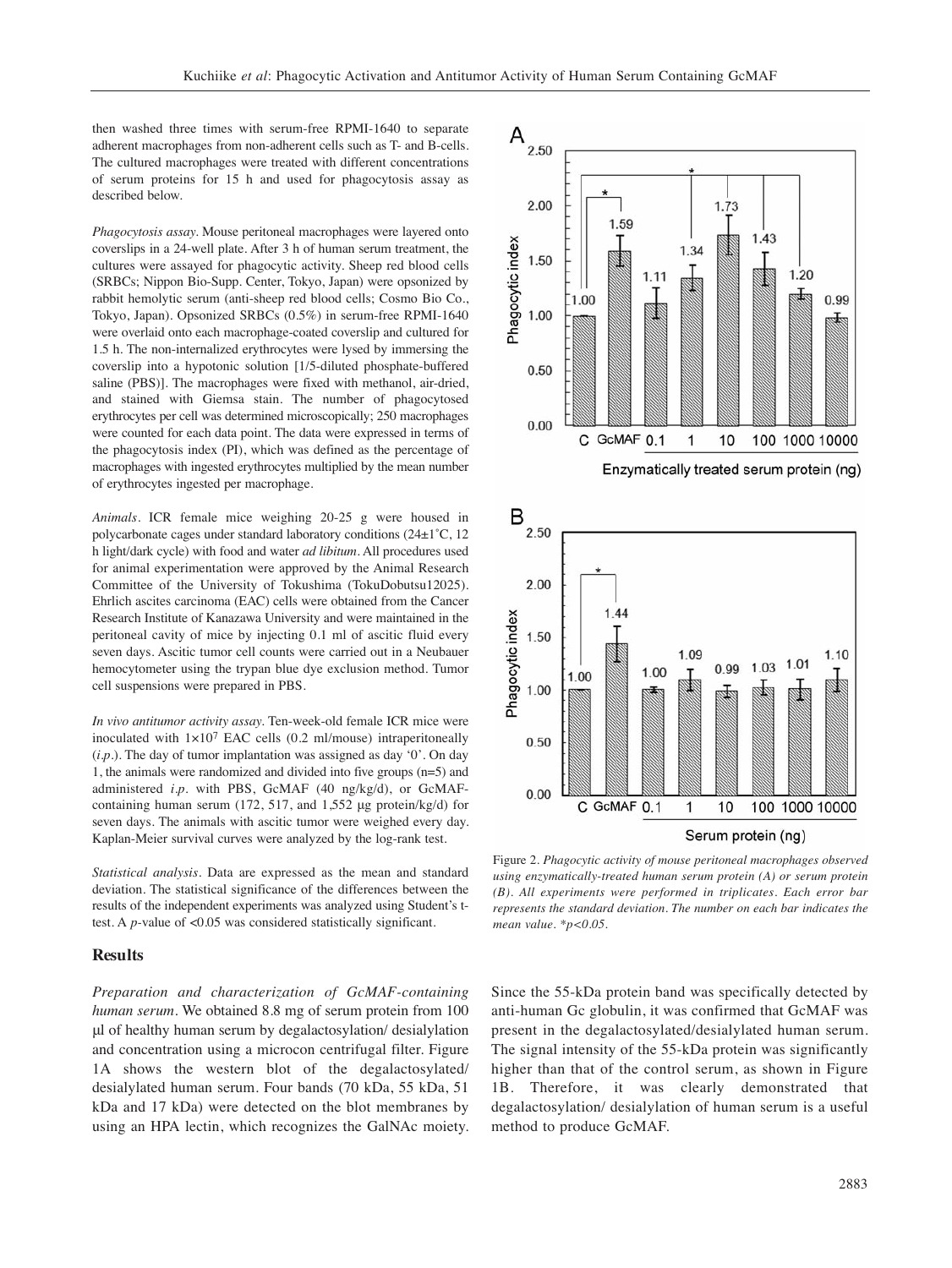

Figure 3. *In vivo antitumor activity assessed using enzymatically-treated human serum protein and Gc protein-derived macrophage-activating factor (GcMAF). All experiments were performed in triplicates. Each error bar represents the standard deviation. The number on each bar indicates the mean value. \*p<0.05.*

*Stimulating activity of GcMAF-containing human serum on phagocytic activity of mouse peritoneal macrophages.* We examined the phagocytic activation by using GcMAFcontaining human serum against mouse peritoneal adherent cells containing macrophages. Figure 2A shows significant phagocytic activation with 1 to 1000 ng of GcMAF-containing human serum as compared to that of the control. The maximum PI of 1.73 for 10 ng of GcMAF-containing human serum corresponded to that of 10 ng of GcMAF (PI=1.59). No phagocytic activation was shown in peritoneal macrophages incubated with non-treated human serum (Figure 2B).

*In vivo antitumor activity of GcMAF-containing human serum in the EAC model.* Figure 3 shows the antitumor activity of GcMAF-containing human serum against EAC inoculated *i.p.* into mice. Treatment of EAC-bearing mice with 1,552 μg protein/kg dosage of GcMAF-containing human serum resulted in a significant prolongation of life span, and the [treated/control (T/C) (%)] value was 138% compared to that of the EACbearing control group.

## **Discussion**

We prepared GcMAF-containing human serum by treating human serum with β-galactosidase and sialidase and then evaluated its ability to activate peritoneal macrophage phagocytosis and its *in vivo* antitumor activity. The western blot analysis with HPA lectin showed four positive bands, including a GcMAF-positive band. On the basis of the molecular weights of the other three bands (70 kDa, 51 kDa and 17 kDa), we speculated that the bands may be serum glycoproteins,  $\alpha$ 1Tglycoprotein (75 kDa), immunoglobulin (Ig) heavy chain (50- 70 kDa) and  $\alpha$ 1-antitrypsin (51 kDa). However, it has been reported that α1T-glycoprotein has no GalNAc moiety (19). Therefore, the 70-kDa band may be IgA or IgD heavy chain with O-linked oligosaccharides that consist of GalNAc, galactose, and sialic acid with the same sugar chain composition as Gc protein. IgA is the most common immunoglobulin in the blood, and the plasma of a healthy adult contains about 90-400 mg/dl of immunoglobulins. Additionally, plasma contains about 3-5 mg/dl of Gc protein.

FcαRI (or CD89), the Fc receptor for IgA, is expressed on immune effector cells and it initiates inflammatory reactions (20, 21). Additionally, it has been demonstrated that the number of GalNAc attached to IgA *O*-linked glycans was significantly reduced in patients with Crohn's disease and was strongly correlated with clinical activity (22). These data suggest that GcMAF, as well as IgA, is activated by GalNAc that is presented by  $\beta$ -galactosidase and sialidase treatment. If this hypothesis is correct, it may explain the mechanisms by which 10 ng of GcMAFcontaining serum protein induced phagocytic activation comparable to that of 10 ng of purified GcMAF.

IgA deficiency is also of interest to us; it is the most common immune deficiency disorder (23). People with this disorder have low levels of or a lack of IgA which affects